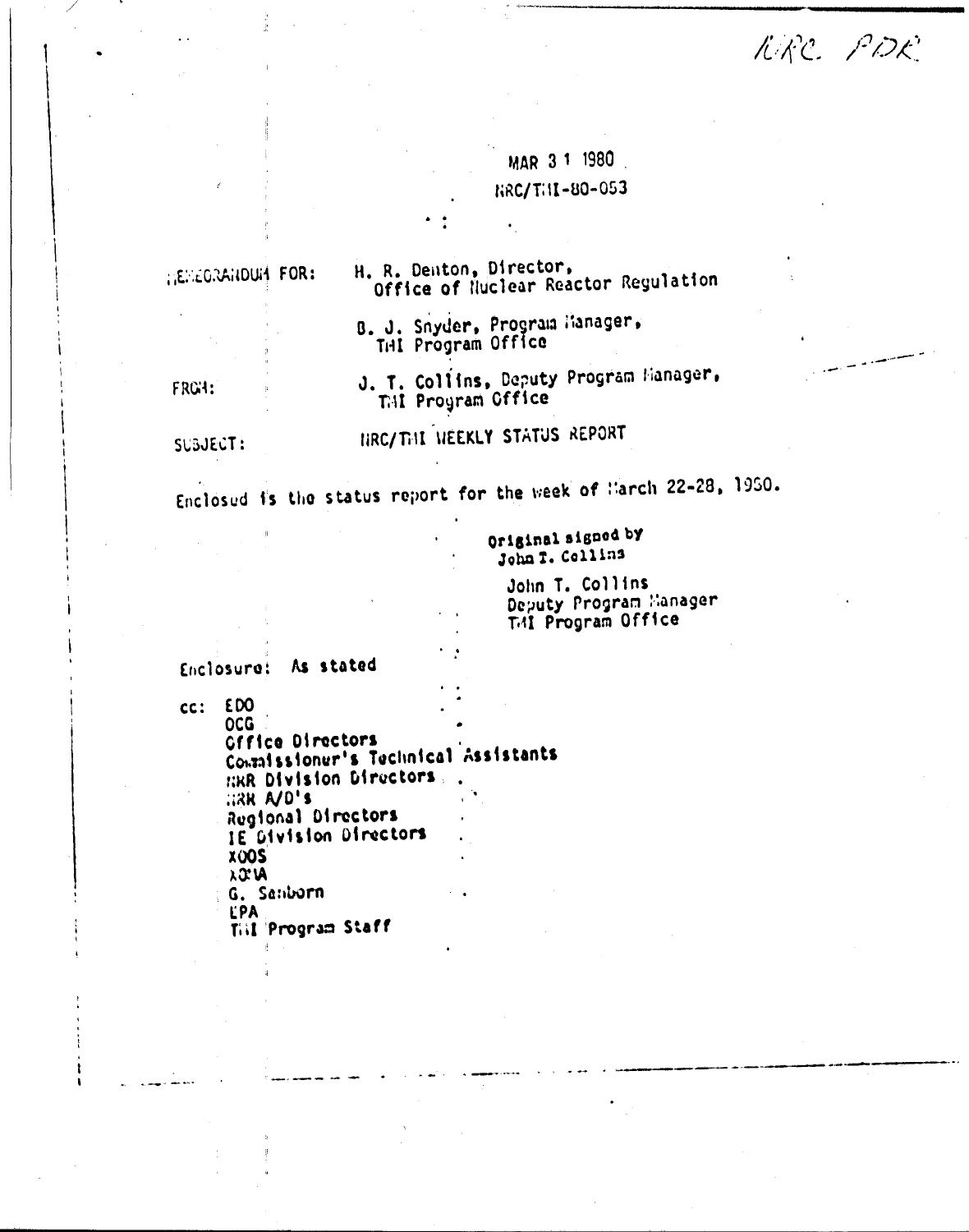Week of: March 22-28, 1980

### Plant Status

Core Cooling Hode: Cyclic Natural Circulation in the "A" Reactor Coolant System (RCS) Loop via the "A" Once Through Steam Generator (OTSG), Steaming to the Main Condenser, and RCS Loop-B Cyclic Natural Circulation to Reactor Building ambient.

Available Core Cooling Modes: OTSG "B" to the Main Condenser; Long Term Cooling "B" (OTSG-B); Decay Heat Removal.

RCS Pressure Control Mode: Standby Pressure Control (SPC) System.

Backup Pressure Control Mode: Makeup system in conjunction with letdown flow (RCP seal injection isolated due to suspected leaks in  $s$  vs tem).

Major Paraméters (As of 0400, March 28, 1980) (approximate values) Average Incore Thermocouples: 143°F Maximum Incore Thermocouple:  $187°F$ 

RCS Loop Temperatures:

| Hot Leg               | 151°F        | 154°F          |
|-----------------------|--------------|----------------|
| Cold Leg $(1)$<br>(2) | 89°F<br>85°F | 108°F<br>127°F |

(B Loop recovering from "burp")

RCS Pressure: 310 psig (Heise)

Pressurizer Temperature: 350°F (Saturation Pressure 120 psig)

Reactor Building: Temperature: '79°F Pressure: -.7 psig (Heise) Water level: Elevation 290.3 ft. (7.8 ft from floor)

Environmental & Effluent Information.

Liquid effluents from TMI-1 released to the Susquehanna River, after 1. processing, were within the limits specified in Technical Specifications.

- No liquid effluents were discharged from TMI-2.  $2.$
- Results from EPA monitoring of the environment around the TMI site were:  $\mathbf{3}_{+}$ 
	- EPA environmental stations registered background levels for air and water samples.
	- Instantaneous direct radiation readings showed no levels above  $\sim$ background.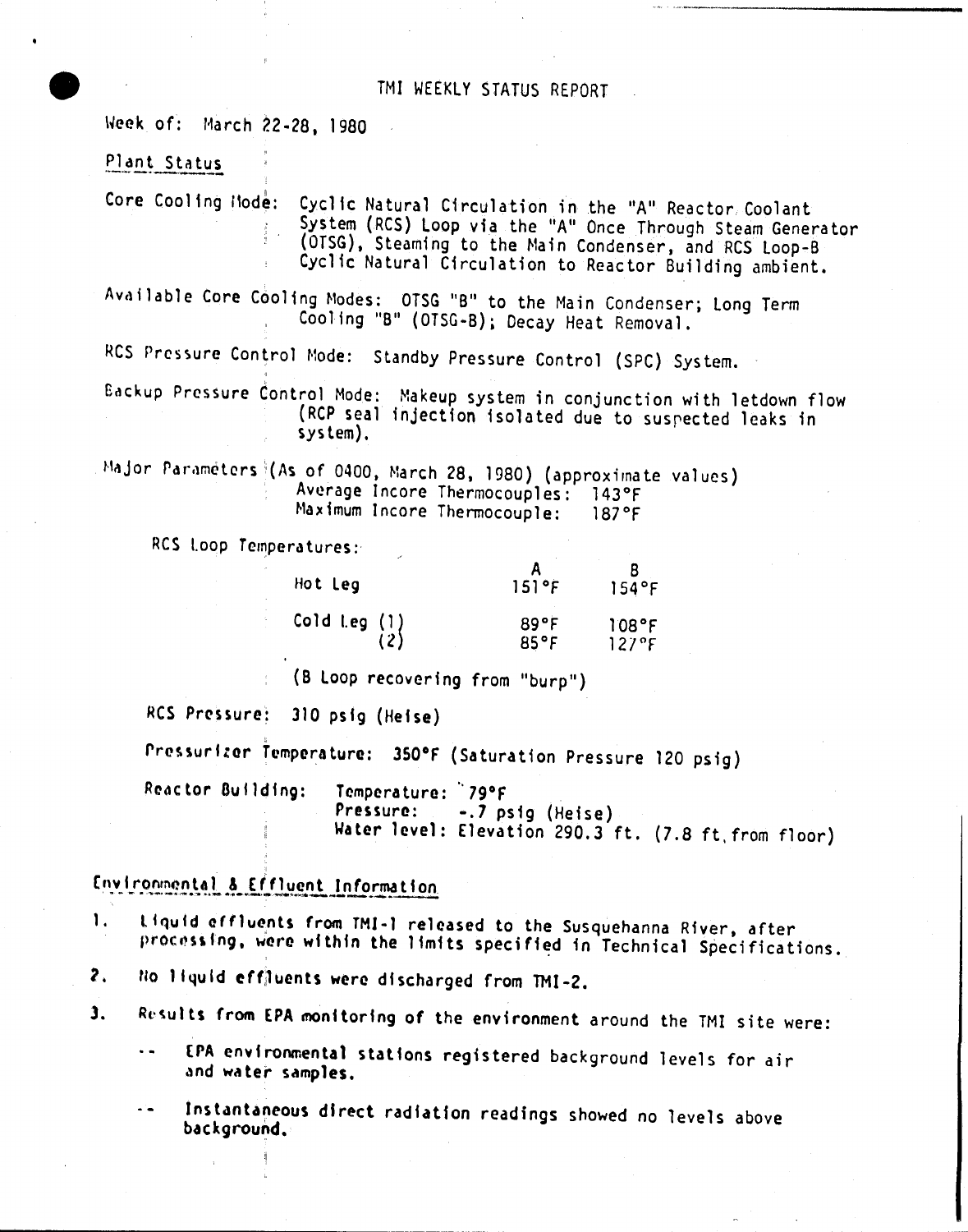- No gaseous samples were analyzed since the last report due to the unscheduled analysis reported at the end of last week.
- $\overline{a}$ Porter:Gertz, consultants to Met-Ed on effluent and environmental monitoring programs, reported the following data to Met-Ed in a letter<sup>1</sup>dated March 21, 1980.

## Effluent Releases: (Noble Gases)

For January 1980 the release rate was 1 x 10-5 Ci/sec. This compares to the allowable quarterly release rate of 7.2 x 10-3 Ci/sec permitted by the existing plant Technical Specifications. Total curies'iof noble gases released during January 1980 amount to 80 curies as compared to 75 curies for the month of December 1979. The principal isotope was Kr-85.

# Major Activities (Past and Present)

I

. . . . . . . . . <u>.</u>

*1. The* makeup pump (No.-1B) continued to run in the recirculation mode with normal makeup and reactor coolant pump (Rep) seal injection isolated. Letdown was iunisolated periodically for sampling and for supplemental pressure control (depressurization) purpcses. Decontamination efforts continue in the seal injection room for the purpose of locating the source of su'spected leakage in the seal injection system. Initial results indicate that the leakage could be coming from an instrument rack in the room. 1he ihstrumentation piping was used for individual RCP seal injection flow in'dication.

The decontamination evolutions in the seal injection room caused periodic air monitor alarms (as expected) in the auxiliary building throughout the week. As of 7:00 A.M. on March 28, 1980, the licensee reported airborne particulate concentrations in the auxiliary building that range from npproximately 5 x 10-10 uCI/cc to 2 *<sup>x</sup>* 10-9 uCi/cc. No identifiable release, to the environment was noted by the licensee or the NRC staff during these events.

This area continues to be under review by the licensee and is being monitored by MRC staff.

- 2. The EPICOR *Ii* outage is proceeding on schedule. It is expected that startup and testing of system modifications will start on April 1, 1980. Operator retraining will start after testing and refitting is completed.
- 3. On Friday, March 28, 1980, members of the HRC/TMI staff met with licensee representatives to discuss modifications to the Mini-Decay Heat Removal (MDHR) system. Discussed was the staff's concern that the installed filter was not capable of being replaced once it was clogged. As a result of the meeting, the licensee has agreed to modify the existing piping arrangement to accommodate two filters, at least one of which will be capable of being replaced. This modification will cause a delay for an operational MOHR system. The extent of the delay cannot be ascertained until the licensee has had a chance to assess the availability. of manpower and materials.

..